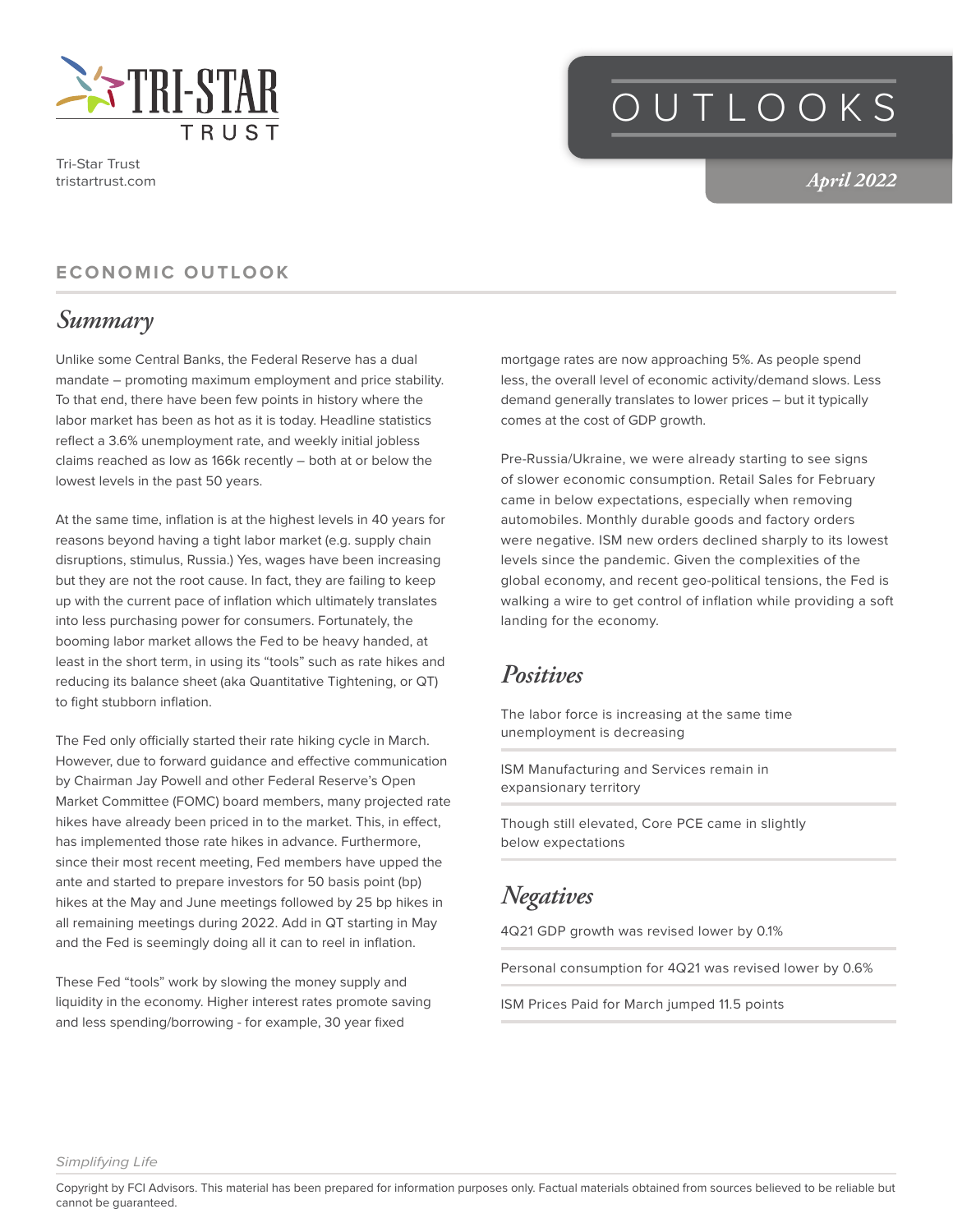

Tri-Star Trust tristartrust.com

# OUTLOOKS

*April 2022*

#### **EQUITY OUTLOOK**

### *Summary*

Domestic equity markets rebounded in March after finishing the first two months of the year in negative territory. Large growth stocks, which had led the declines, also drove the recovery as represented by the Russell 1000 Growth Index's 3.9% climb in March. The Russell 1000 Value, by contrast, finished the month higher by 2.8%. The 3.7% rally in the S&P 500 Index was far stronger than the 0.7% bump in the developed international MSCI EAFE Index and the 2.3% decline of MSCI Emerging Markets Index.

Issues plaguing capital markets were little changed during the month of March. Russia has indicated their intention to shift strategy in Ukraine. That along with ongoing negotiations may reduce the risk of greater Western involvement to some degree but the potential for escalation remains. Inflation tensions remain elevated but there has been some hope the Federal Reserve may be able to engineer a soft landing. Supply chains remain congested but each passing month gets us closer to the end of this crisis.

All in all, the rebound off lows of early March seems a bit premature given the level of risk and uncertainty in the near term. Stocks are likely to remain volatile over the coming

months and a retest of the recent market lows is quite likely. In April, the market's focus will also shift to corporate earnings. Earning results should be solid in aggregate but we are also likely to see greater dispersion of results as inflationary pressures and supply chain issues disproportionately impact certain companies and industries.

#### *Positives*

Covid no longer impacting markets

Equity fundamentals

*Negatives*

Inflation and the Fed's increasingly hawkish tone

Supply chain and labor shortages

Yield curve inversion

*Simplifying Life*

Copyright by FCI Advisors. This material has been prepared for information purposes only. Factual materials obtained from sources believed to be reliable but cannot be guaranteed.